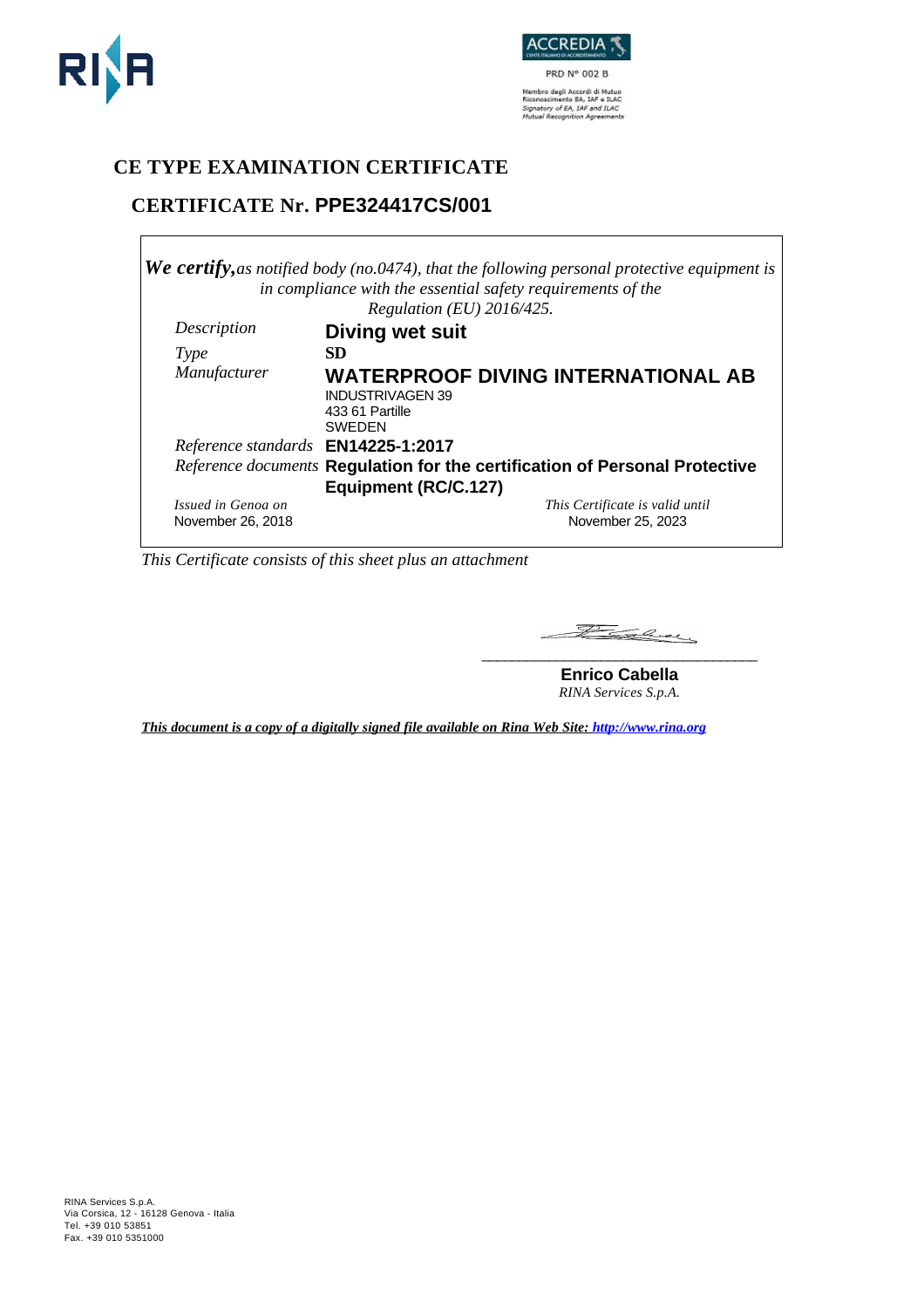



PRD N° 002 B Nembro degli Accordi di Mutuo<br>Riconoscimento EA, IAF e ILAC<br>Signatory of EA, IAF and ILAC<br>Mutual Recognition Agreements

### **ATTACHMENT TO CERTIFICATE Nr. PPE324417CS/001 Page 1 of 2**

### **TECHNICAL DATA**

| Model | References of the material used for<br>thermal insulation | Class |
|-------|-----------------------------------------------------------|-------|
| SD    | $CR$ J01 6.5 mm                                           |       |
|       |                                                           |       |

### **TECHNICAL DOCUMENTATION EXAMINATION**

#### **Technical documentation of the manufacturer dated 21/11/2018 - Model SD - Technical documentation content:**

- dwg. code 6451 model SD - front and rear - Overview details and material overview

- WATERPROOF wetsuits user manual

### **TYPE EXAMINATION**

| <b>Standard</b> | Reference | Test                                                     |
|-----------------|-----------|----------------------------------------------------------|
| EN14225-1       | 5.4.1.    | Resistance to high and low temperature                   |
| EN14225-1       | 5.4.1.    | Sea water resistance and cleaning                        |
| EN14225-1       | 5.4.2     | Test for resistance to repeated pressurization in water  |
| EN14225-1       | 5.4.3     | Immersed thermal resistance                              |
| EN14225-1       | 5.4.4     | Tensile strength of thermal insulating material          |
| EN14225-1       | 5.4.5     | Tensile strength of seams                                |
| EN14225-1       | 5.4.6     | Tensile strength of closures                             |
| EN14225-1       | 5.4.7     | Resistance to permanent deformation of th. ins. material |
| EN14225-1       | 5.5.      | Test dive                                                |
|                 |           |                                                          |

- Tests as per RINA Laboratory Test Report No. 2017CS013244/1 issued on 26 July 2018.

*This document is a copy of a digitally signed file available on Rina Web Site: http://www.rina.org*